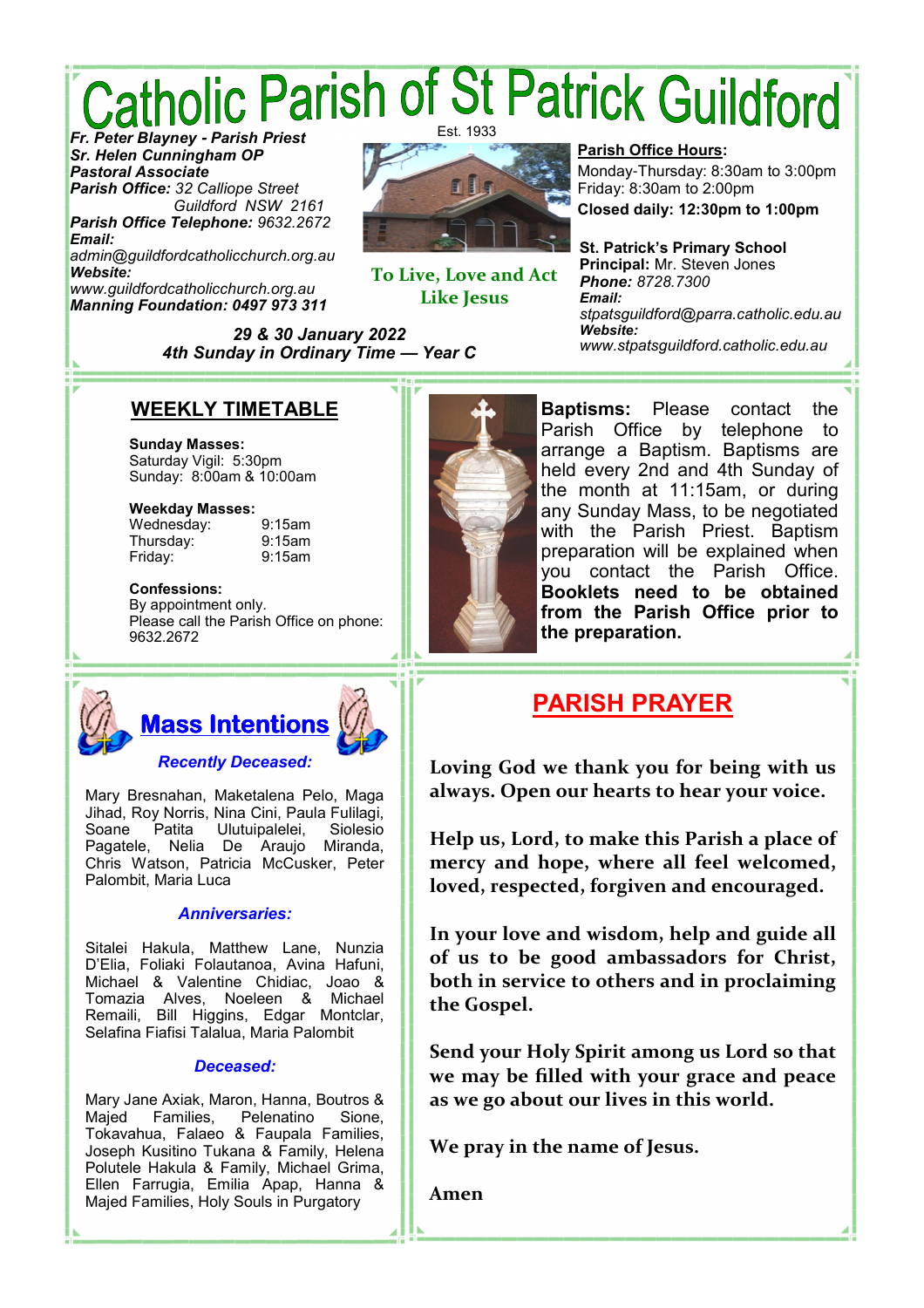

### **LITURGY OF THE WORD 4TH SUNDAY IN ORDINARY TIME — YEAR C**

#### **FIRST READING: JEREMIAH 1:4-5, 17-19** A reading from the prophet Jeremiah

In the days of Josiah, the word of the Lord was addressed to me, saying, 'Before I formed you in the womb I knew you; before you came to birth I consecrated you; I have appointed you as prophet to the nations. So now brace yourself for action. Stand up and tell them all I command you. Do not be dismayed at their presence, or in their presence I will make you dismayed. I, for my part, today will make you into a fortified city, a pillar of iron, and a wall of bronze to confront all this land: the kings of Judah, its princes, its priests and the country people. They will fight against you but shall not overcome you, for I am with you to deliver you - it is the Lord who speaks.'

The word of the Lord **Thanks be to God**

#### **RESPONSORIAL PSALM: PS 70:1-6, 15, 17**

**Response:** I will sing of your salvation.

In you, O Lord, I take refuge; let me never be put to shame. in your justice rescue me, free me: pay heed to me and save me. **R.** Be a rock where I can take refuge, a mighty stronghold to save me; for you are my rock, my stronghold. Free me from the hand of the wicked. **R.**

It is you, O Lord, who are my hope, my trust, O Lord, since my youth. On you I have leaned from my birth, from my mother's womb you have been my help. **R.**

My lips will tell of your justice and day by day of your help. O God, you have taught me from my youth and I proclaim your wonders still. **R.**

#### **SECOND READING: 1 CORINTHIANS 13:4-13**

A reading from the first letter of St. Paul to the **Corinthians** 

Love is always patient and kind; it is never jealous; love is never boastful or conceited; it is never rude or selfish; it does not take offence, and is not resentful. Love takes no pleasure in other people's sins but delights in the truth; it is always ready to excuse, to trust, to hope, and to endure whatever comes. Love does not come to an end. But if there are gifts of prophecy, the time will come when they must fail; or the gift of languages, it will not continue for ever; and knowledge - for this, too, the time will come when it must fail. For our knowledge is imperfect and our prophesying is imperfect; but once perfection comes, all imperfect things will disappear. When I was a child, I used to talk like a child, and think like a child, and argue like a child, but now I am a man, all childish ways are put behind me. Now we are seeing a dim reflection in a mirror; but then we shall be seeing face to face.

The knowledge that I have now is imperfect; but then I shall know as fully as I am known. In short, there are three things that last: faith, hope and love; and the greatest of these is love.

The word of the Lord **Thanks be to God**

#### **GOSPEL ACCLAMATION: LUKE 4:18**

#### **Alleluia, alleluia!**

The Lord sent me to bring Good News to the poor and freedom to prisoners. **Alleluia!**

#### **THE GOSPEL: LUKE 4:21-30**

A reading from the holy Gospel according to Luke

Jesus began to speak in the synagogue, 'This text is being fulfilled today even as you listen.' And he won the approval of all, and they were astonished by the gracious words that came from his lips.

They said, 'This is Joseph's son surely?' But he replied, 'No doubt you will quote me the saying, "Physician, heal yourself" and tell me, "We have heard all that happened in Capernaum, do the same here in your own countryside."' And he went on, 'I tell you solemnly, no prophet is ever accepted in his own country.

'There were many widows in Israel, I can assure you, in Elijah's day, when heaven remained shut for three years and six months and a great famine raged throughout the land, but Elijah was not sent to any one of these: he was sent to the widow at Zarephath, a Sidonian town. And in the prophet Elisha's time there were many lepers in Israel, but none of these was cured, except the Syrian, Naaman.'

When they heard this everyone in the synagogue was enraged. They sprang to their feet and hustled him out of the town; and they took him up to the brow of the hill their town was built on, intending to throw him down the cliff, but he slipped through the crowd and walked away.

The Gospel of the Lord **Praise to you, Lord Jesus Christ**



*Jesus said:* 

*"I tell you solemnly, no prophet is ever accepted in his own country."* 

Published with permission under licence agreement from *Liturgia*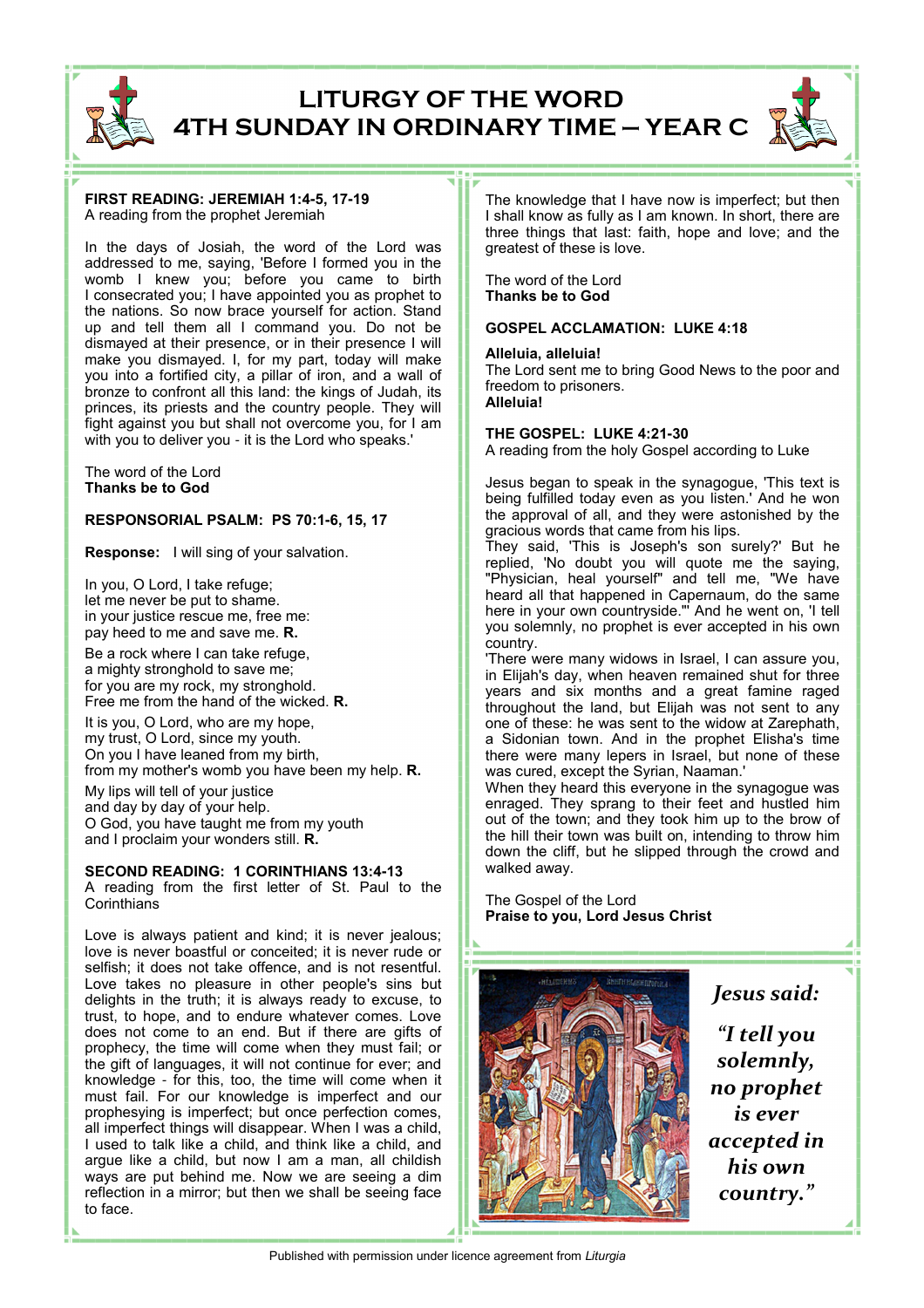### **PARISH NOTICES**

PASTOR'S ABSENCE: I'll be away from Friday, 28 January for two weeks to undertake some Tribunal work in Lismore, northern NSW. Please welcome and thank the Cathedral priests for celebrating weekday Masses and Fr. John Boyle for covering for the weekends. **~** *Fr. Peter Blayney*

**BECOME A CATECHIST — AN SRE VOLUNTEER! WHO? ME? YES … WHY NOT YOU? IF NOT YOU ... THEN WHO?** What is an SRE? SREs are parish volunteers who:

• Teach and share their faith with children of their parish who attend government schools.

• Have a passion for sharing the gift of faith with young people.

• Have an hour per week to prepare and share their time and talents with young people.

• Are people who respond to the central mission of the Church to make Jesus known and loved.

In this parish Special Religious Educators, SREs, (previously known as Catechists) go into *Guildford*  Public and Guildford West state primary schools. New volunteer SREs will be given support, training, teaching materials and will start as a classroom helper. To register your interest or make further enquiries visit or call the Parish Office on *9632.2672*  admin@guildfordcatholicchurch.org.au or your SRE Parish Co-Ordinator on *0412 893 847 or*  tassm@optusnet.com.au.

**"TAP & GO" DONATION POINT:** The opportunity is now available for parishioners and visitors to donate to St. Patrick's Parish using a credit or debit card. The majority of parishes in the Diocese now have this facility. Following advice from both the Parish Pastoral Council and the Finance Committee to install this new donation point, it will be available for use at the weekend Masses, at least initially. The donation is pre-programmed for \$5.00 per tap of the card over the tap symbol. If you wish to donate more than \$5.00, tap again. It takes a few seconds to record your donation. The Diocese's encouragement to use this facility is a response to the trend where most people carry little if any cash these days. Also, in these COVID-19 safe times, there is no handling of cash. The donation point does not take the place of the First and Second collections or the weekly envelope offerings which will, until COVID-19 restrictions are relaxed, still be in the bowls placed on the organ at the front of the Church. St. Patrick's is very grateful for your donations, however you wish to make them.<br> $\sim$  Fr. Peter Blavnev make them. **~** *Fr. Peter Blayney*

**LEGION OF MARY:** Invites you to the Rosary Cenacle every Thursday morning at 8:15am to pray for the sick, Holy Souls, the dying, Priests and so on. Please join us as the world needs more prayer.

**MASS INTENTIONS:** To prevent confusion and assumptions, could parishioners clearly identify if a Mass intention, for publication in the Bulletin, is either **Recently Deceased, Anniversary or Deceased.** Printed envelopes are available at the back of the Church. Thank you.

**CHURCH CLEANLINESS:** A friendly reminder to keep the house of the Lord clean by taking all your rubbish with you at the conclusion of Holy Mass this includes all used tissues. Thank you.

## **DIOCESAN NOTICES**

**WORLD DAY OF THE SICK MASS 2022:** The World Day of the Sick Mass that was scheduled for 11 February 2022 at St. Patrick's Church, Blacktown has now been cancelled.

**ST. JOSEPHINE BAKHITA FEAST DAY MASS - 8 FEBRUARY:** Join us for the livestream as Bishop Vincent Long OFM Conv celebrates Mass on the Feast of St. Josephine Bakhita, Patron Saint of South Sudan and Sudan and of the Victims of Modern Slavery and Human Trafficking on Tuesday, 8 February 2022 at 7:00pm via the Mary, Queen of the Family Parish Facebook page or the Diocese of Parramatta YouTube channel.

#### **POSITIONS VACANT:**

Project Officer – Parramatta Young Christian Workers Pastoral Formation Facilitator – Mission Enhancement Team, Diocese of Parramatta

**More details at:** parracatholic.org/employment

**WORLD MEETING OF FAMILIES - 22–26 JUNE 2022:** Every three years since 1994, the Church has celebrated the World Meeting of Families in a different city of the world. In 2022 the event will be hosted by the Diocese of Rome with Pope Francis leading special celebrations. However, the Holy Father has also asked that the World Meeting of Families be celebrated concurrently in every diocese of the world in 2022. The idea is for families to gather locally in Parishes and/or Deaneries and explore and celebrate the  theme of  "Family Love:  A Vocation and a  Path to Holiness". Stay tuned for exciting opportunities to participate with the Diocese of Parramatta in 2022.

**YOUTH MINISTRY LEADERSHIP PATHWAY:** A new pathway for leadership in youth ministry is here! Duc In Altum is an initiative of Catholic Youth Parramatta designed to provide practical youth ministry training, build community between youth leaders across the Diocese, and offer intentional time for prayer and reflection. For more information and details to sign up visit parracatholic.org/ducinaltum/ or email qwayne.guevara@parracatholic.org.

**SYNOD OF BISHOPS 2021-2023 - DIOCESE OF PARRAMATTA RESPONSE:** Pope Francis has asked all Catholics to participate in the Synod of Bishops by responding to his call for a 'Listening Church'. The first step for Australian Catholics is participation in a discernment process, whereby they consider their thoughts individually or in groups of family and friends. There are resources to help them do this at the website we have created for parishioners in the Diocese of Parramatta which can be found at the link bit.ly/synod2023. Parishioners can then upload their responses onto a portal operated by the ACBC. Responses will be accepted up until **27 February 2022.**

**ANNUAL LEGAL RED MASS — 3 FEBRUARY 2022:** The Annual Red Mass, which gives thanks for the work of those who serve the law, will be held on Thursday, 3 February at St .Patrick's Cathedral at 7:00pm, followed by a light supper. It is also an opportunity to reaffirm a commitment to justice and faith. For catering purposes, please confirm your attendance by emailing mili@stpatscathedral.com.au or by phone to 8839.8400.